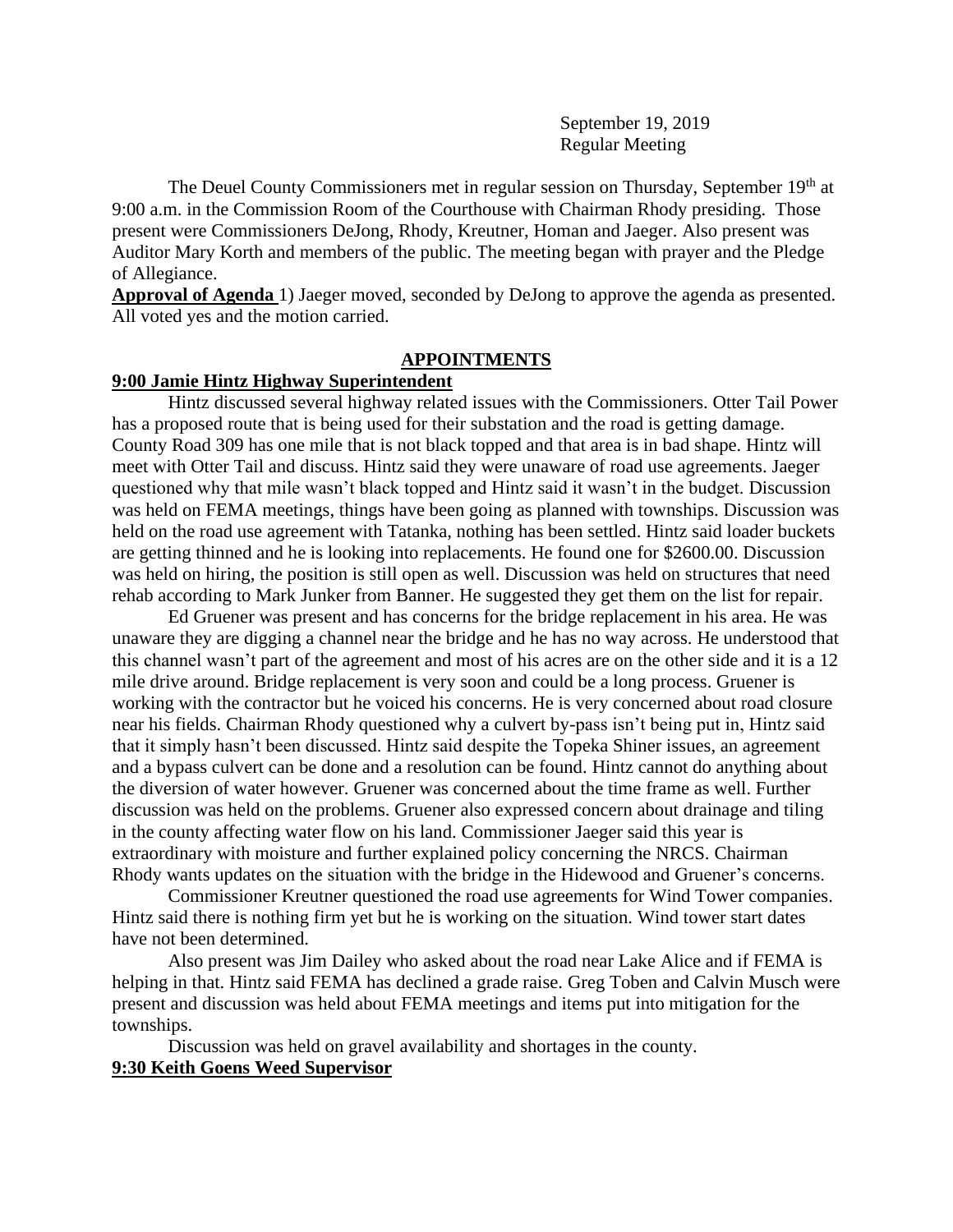Goens met with the Commissioners to discuss several items and give updates. He presented different quotes from various places for a trailer to haul the Kubota as well as dual purpose for Highway department use. It was suggested to look into further options.

2) Jaeger moved, seconded by Homan to table the purchase until next meeting when quotes can be finalized. All voted yes and motion carried.

Discussion was held on spraying issues in the county and weather not cooperating. **9:45 Sheriff Cory Borg**

Borg met with the Commissioners to discuss several issues. He presented completed police contracts with the City of Gary for a monthly fee of \$499.80 (5997.60 annual), the City of Goodwin for a monthly fee of \$175.00 (\$2100.00 annual), the City of Astoria for a monthly fee of \$267.71 (\$3212.52 annual), and the City of Brandt for a monthly fee of \$148.75 (1785.00 annual) 3) Jaeger moved, seconded by Homan to approve and sign the police contracts for the City of Gary, the City of Goodwin, the City of Astoria, and the City of Brandt. All voted yes and motion carried.

Borg decided to wait on the vests discussion until a later meeting. Many of the current vests are expired. Their lifetime is usually about 5 years.

Borg has been interviewing for a new deputy for the Department and made his recommendations. 4) DeJong moved, seconded by Kreutner to hire Zach Hulderson as deputy for the Deuel County Sheriff's Department at a rate of \$17.00 per hour and he will need to get certified. He will start September 20, 2019. All voted yes and motion carried.

5) Kreutner moved, seconded by Rhody to approve travel, lodging and registration for Deputy Smith to attend MGIA National Training Conference in Sioux Falls in May of 2020 and Deputy Wiik to go to a firearms instruction class in Watertown on October  $7<sup>th</sup>$ . All voted yes and motion carried.

### **10:00 Public Hearing 2020 Five Year Hwy and Bridge Improvement Plan**

The Five Year County Highway and Bridge Improvement Plan was presented and discussed. The Plan includes a bridge inventory list and a project needs list. It also includes a revenue source table and five year project location map. The plan is a short range planning tool that will be developed and updated annually based on needs and identified Deuel County transportation policies. Present for the meeting were several township officers and members of the public. The plan, with any suggested changes will be adopted at the October  $1<sup>st</sup>$  meeting.

Discussion was held on bridge replacement and costs and matching funds. Larger counties that have more money are able to get replacements easier and so competition for small counties like Deuel is difficult. Commissioner Jaeger brought up weather related issues in South Dakota and how the funds will be allocated and how this will affect bridge replacement plan. Many counties with larger rivers have larger issues in comparison to Deuel. This current plan is very similar to last year's plan. Chairman Rhody expressed concerns about deteriorating culverts. Hintz said they have prioritized that this spring and summer fighting moisture conditions.

Discussion was held on prioritization of culverts and all the different highway projects in the County.

The Bridge Improvement Plan was reviewed and discussed. A copy of the Plan is available in the Deuel County Auditor's Office. The meeting concluded at 10:45 a.m.

### **Public Comments:**

James Dailey asked about paving in the future. He asked about contracting paving out. Hintz said they are patching as contractors are busy and hard to find. Hamlin and Brookings counties are contracted for paving.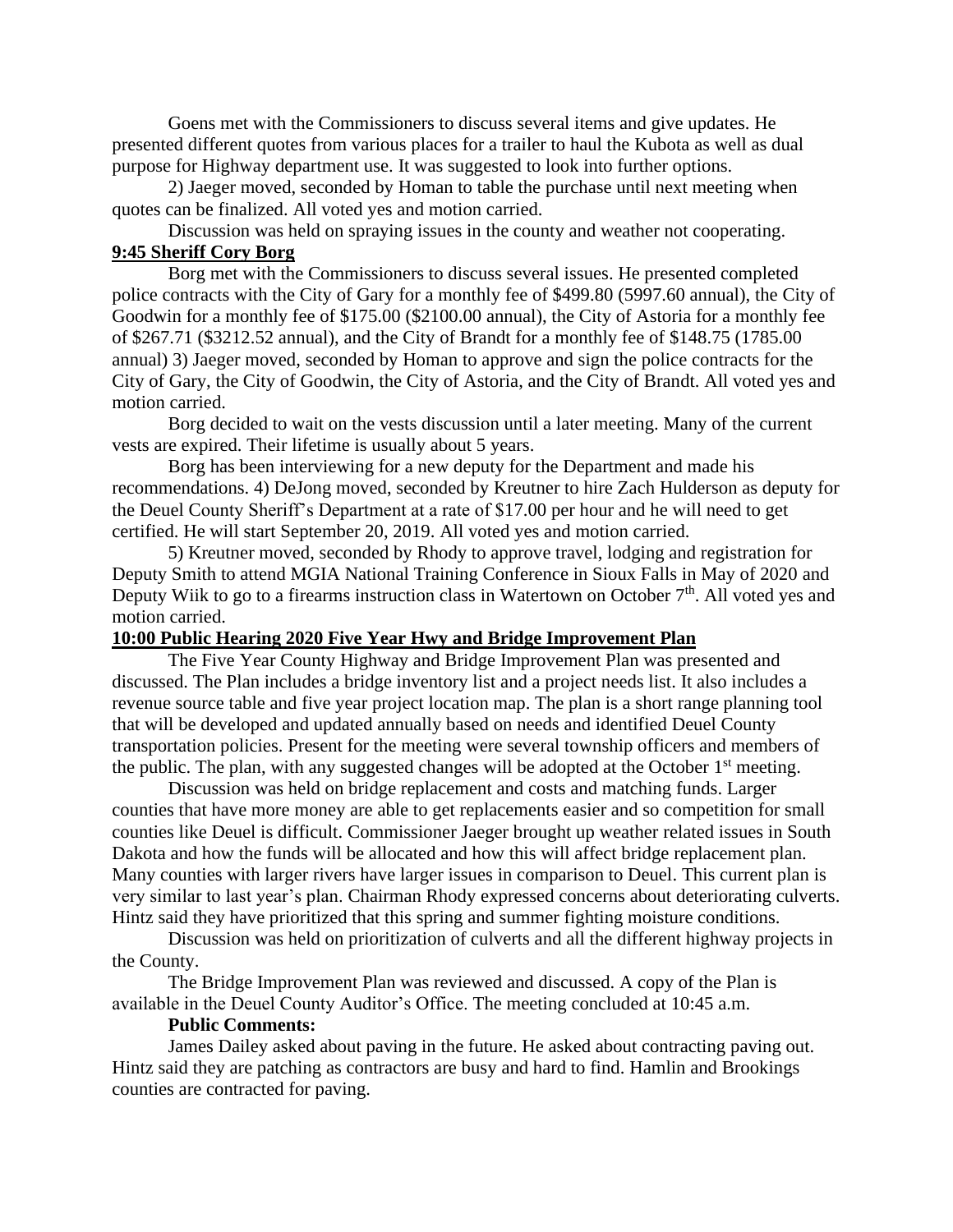Calvin Musch questioned hydraulic studies. He feels the process is too long and extensive. Some areas are not very big drainage areas and can be simple fixes such as tubes rather than bridges.

## **10:30 Adopt 2020 Budget and Resolution #19-20 (postponed to 11:55 a.m.) 10:45 Executive Session Pursuant to SDCL 1-25-2(1) Personnel Matter**

6) Jaeger moved, seconded by DeJong to move into Executive Session pursuant to SDCL 1-25-2(1) for the purpose of a personnel matter. All voted yes and motion carried. Chairman Rhody declared the Commissioners out of Executive Session at 11:10 a.m.

## **11:00 Drainage Board/Joe Uckert**

7) DeJong moved, seconded by Kreutner to adjourn as County Commission and reconvene as Drainage Board. All voted yes and motion carried.

Joe Uckert requested a renewal permit to drain on the SW1/4 34-116-49. Proposed length of the drain is 6800-7000 feet using 4-6-8" tile. Area affected for drainage will be 50 acres. Adjoining landowners had signed Permission To Drain. 8) Jaeger moved, seconded by Homan to approve and issue Drainage Permit #D19-20 to Joe Uckert to drain on above described property. All voted yes and motion carried.

9) DeJong moved, seconded by Kreutner to adjourn as Drainage Board and reconvene as County Commission. All voted yes and motion carried.

# **11:15 Sheila Monnier EM Director Cyber Security**

Monnier met with Commissioners about several issues. She gave updates on her activities and training sessions. She presented the commissioners with an overview of her activities along with the 2019 Nationwide Cybersecurity Review (NCSR). Evaluation of Cybersecurity is necessary for Homeland Security Funds. She will check into the cost of our cyber security analysis. Literal security was also discussed.

Discussion was held on active shooter training and some focus on that. She also discussed COOP plans (the Continuity of Operation Plans for our County Offices). She will be moving forward with the COOP plans as well. Discussion was held on the EOP (Emergency Operations Plan) created in 2003 and needs to be reviewed.

Issues with the basement and her office conditions were also discussed. She has met with FEMA representative and has been working closely with him. They will have site inspection October  $14<sup>th</sup>$ .

## **11:30 Executive Session Pursuant to SDCL 1-25-2(1) Personnel Matter**

10) Jaeger moved, seconded by DeJong to move into Executive Session pursuant to SDCL 1-25-2(1) for the purpose of a personnel matter. All voted yes and motion carried. Chairman Rhody declared the Commissioners out of Executive Session at 11:45 a.m.

# **11:45 State's Attorney John Knight**

Knight met with the Commissioners to discuss several items. Knight had prepared a Quit Claim Deed to the City of Toronto for Lot 8 Blk 8, Original Plat, Town of Toronto, Deuel County. The county had taken the property for tax deed. 11) DeJong moved, seconded by Homan to declare as surplus and quit claim to the City of Toronto Lot 8 Blk 8, Original Plat, Town of Toronto, Deuel County, South Dakota. All voted yes and motion carried.

Discussion was held with Knight on the drainage ditch near Lake Alice per the public's request.

## **11:55 Adopt 2020 Budget and Resolution #19-20**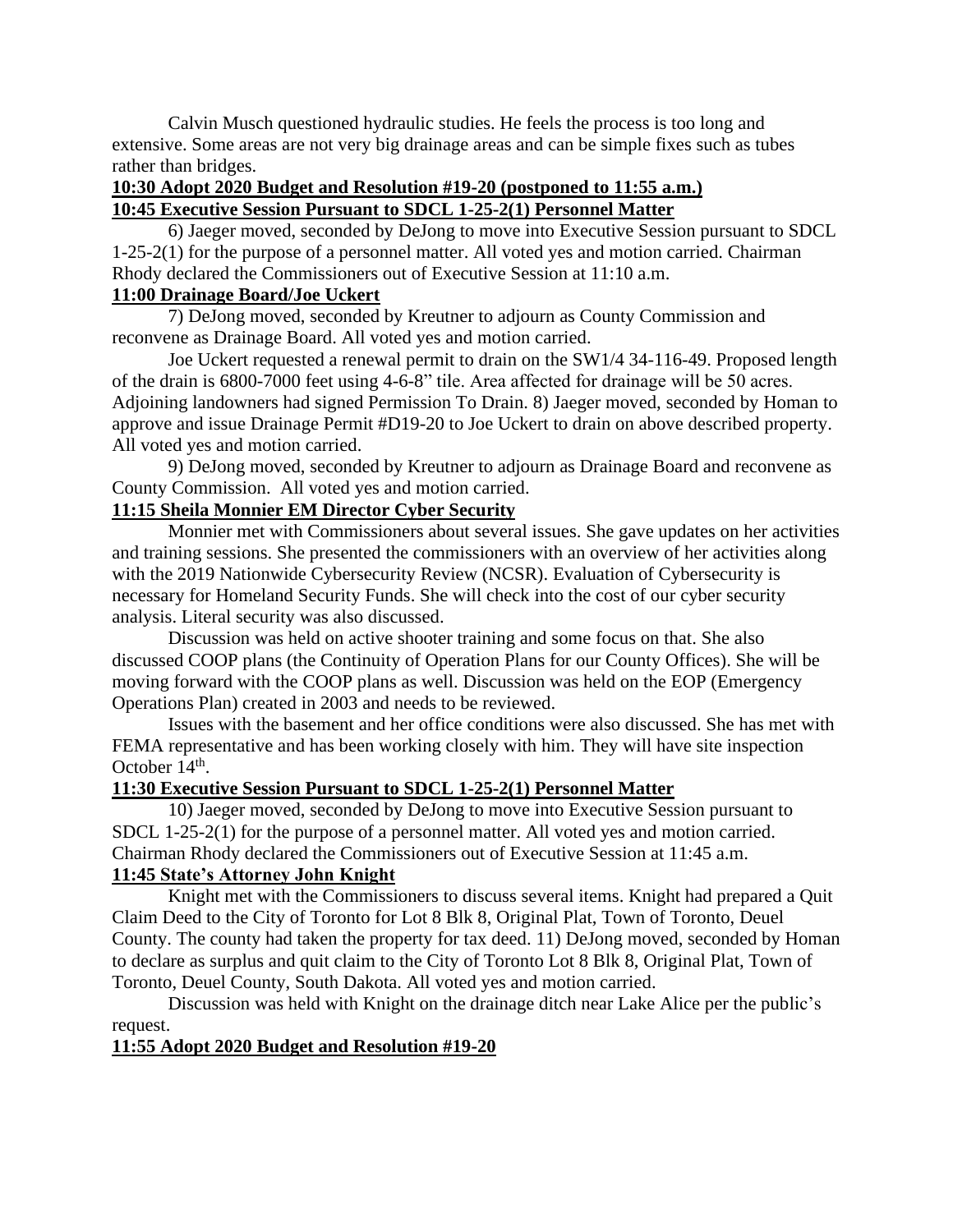12) DeJong moved, seconded by Jaeger to approve Resolution #19-20 Annual Budget for Deuel County, SD for 2020 with following changes to the published provisional budget. All voted yes and motion carried.

101-311 Property Tax \$2,902,166; 233-311 \$22,520

101 General Fund Cash Applied \$389,445

233 County Building Fund Cash Applied \$207,235

#### **ANNUAL BUDGET FOR DEUEL COUNTY, SD**

For the Year January 1, 2020 to December 31, 2020

#### RESOLUTION 19-20

#### ADOPTION OF ANNUAL BUDGET FOR DEUEL County, South Dakota.

Whereas, (7-21-5 thru 13), SDCL provides that the Board of County Commissioners shall each year prepare a Provisional Budget of all contemplated expenditures and revenues of the County and all its institutions and agencies for such fiscal year and,

Whereas, the Board of County Commissioners did prepare a Provisional Budget and cause same to be published by law, and

Whereas, due and legal notice has been given to the meeting of the Board of County Commissioners for the consideration of such Provisional Budget and all changes, eliminations and additions have been made thereto.

NOW THEREFORE BE IT RESOLVED, that such provisional budget as amended and all its purposes, schedules, appropriations, amounts, estimates and all matters therein set forth, SHALL BE APPROVED AND ADOPTED AS THE ANNUAL BUDGET OF THE APPROPRIATION AND EXPENDITURES FOR DEUEL County, South Dakota and all its institutions and agencies for calendar year beginning January 1, 2020 and ending December 31, 2020 and the same is hereby approved and adopted by the Board of County Commissioners of Deuel County, South Dakota, this 19th day of September, 2019. The Annual Budget so adopted is available for public inspection during normal business hours at the office of the county auditor Deuel County, South Dakota. The accompanying taxes are levied by Deuel County for the year January 1, 2020 through December 31, 2020.

#### BOARD OF COUNTY COMMISSIONERS OF DEUEL County, South Dakota

| <b>Steven Rhody</b>                     | Chairman     |                |             |
|-----------------------------------------|--------------|----------------|-------------|
| Judith Homan                            | Commissioner |                |             |
| Gary Jaeger                             | Commissioner |                |             |
| Roger Kreutner                          | Commissioner |                |             |
| Gary DeJong                             | Commissioner |                |             |
| ATTEST: Mary J. Korth County Auditor    |              |                |             |
| Tax Levy in                             |              |                |             |
| <b>COUNTY TAX LEVIES</b>                |              | <b>DOLLARS</b> | \$'s/\$1000 |
| Within Limited Levy:                    |              |                |             |
| General County Purposes (10-12-9)       |              | 2,902,166      | 3.051       |
| LIMITED LEVY SUBTOTAL (10-12-21)        |              | 2,902,166      | 3.051       |
| <b>OUTSIDE LIMITED LEVY:</b>            |              |                |             |
| Courthouse Bldg. (7-25-1)               |              | 22,520         | .024        |
| UNLIMITED LEVY-SUBTOTAL                 |              | 22.520         | .024        |
| TOTAL TAXES LEVIED BY                   |              |                |             |
| <b>COUNTY</b>                           |              | 2,924,686      | 3.075       |
| Dated this 19th day of September, 2020. |              |                |             |

These Amounts include the 25% to be distributed to cities.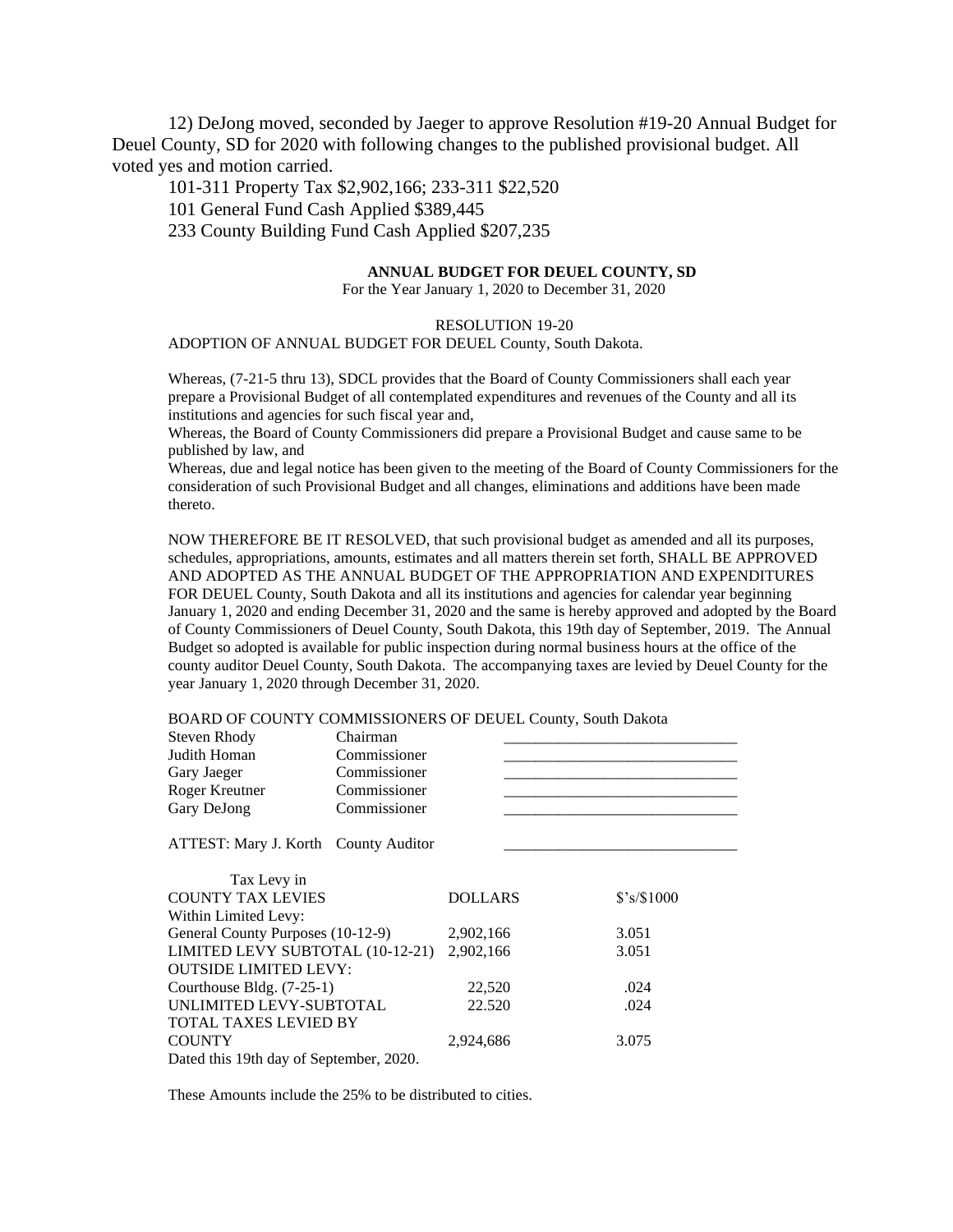As of September 19, 2019, these levies are not approved by the Department of Revenue

## **12:00 Custodian Scott Ruby**

Ruby met with the Commissioners to discuss his wages as Custodian. He presented minutes from June of 2014 and previous discussions with commissioners about expansion of his duties and compensation for them.

## **UNFINISHED BUSINESS**

## **NEW BUSINESS**

## **Plat**

 13) Homan moved, seconded by Rhody to approve the Plat of Stangeland's Hidewood Addition in NW1/4 12-114-50 and Resolution #19-21. All voted yes and the motion carried.

# **RESOLUTION**

## **#19-21**

BE IT RESOLVED by the Board of County Commissioners of Deuel County, South Dakota, that the plat entitled: **"STANGELAND'S HIDEWOOD ADDITION IN THE COUNTY OF DEUEL, SOUTH DAKOTA, Located in the Northwest Quarter (NW1/4) of Section 12, T114N, R50W of the 5th P.M., Deuel County, South Dakota",** which has been submitted for examination pursuant to law, and it appearing that all taxes and special assessments have been paid and that such plat and the survey thereof have been made and executed according to law, the plat is hereby approved, and the County Auditor is hereby authorized and directed to endorse on such plat a copy of this Resolution and certify the same.

Dated this 19th day of September, 2019.

\_\_\_\_\_\_\_\_\_\_\_\_\_\_\_\_\_\_\_\_\_\_\_\_\_\_\_\_\_\_\_

Chairman, Board of County Commissioners Deuel County, South Dakota

\_\_\_\_\_\_\_\_\_\_\_\_\_\_\_\_\_\_\_\_\_\_\_\_\_\_\_

ATTEST:

County Auditor, Deuel County, South Dakota

## **Meeting Date Change**

14) Jaeger moved, seconded by Kreutner to change the meeting date of the second regular meeting in October to October 22<sup>nd</sup> due to Native American Day Holiday and conflicting vacation schedules. All voted yes and motion carried.

15) Jaeger moved, seconded by Kreutner to approve the travel request for the Auditor to attend PT-74 training and levy training with the Department of Revenue in Pierre on October 9<sup>th</sup>. All voted yes and motion carried.

## **Warrants**